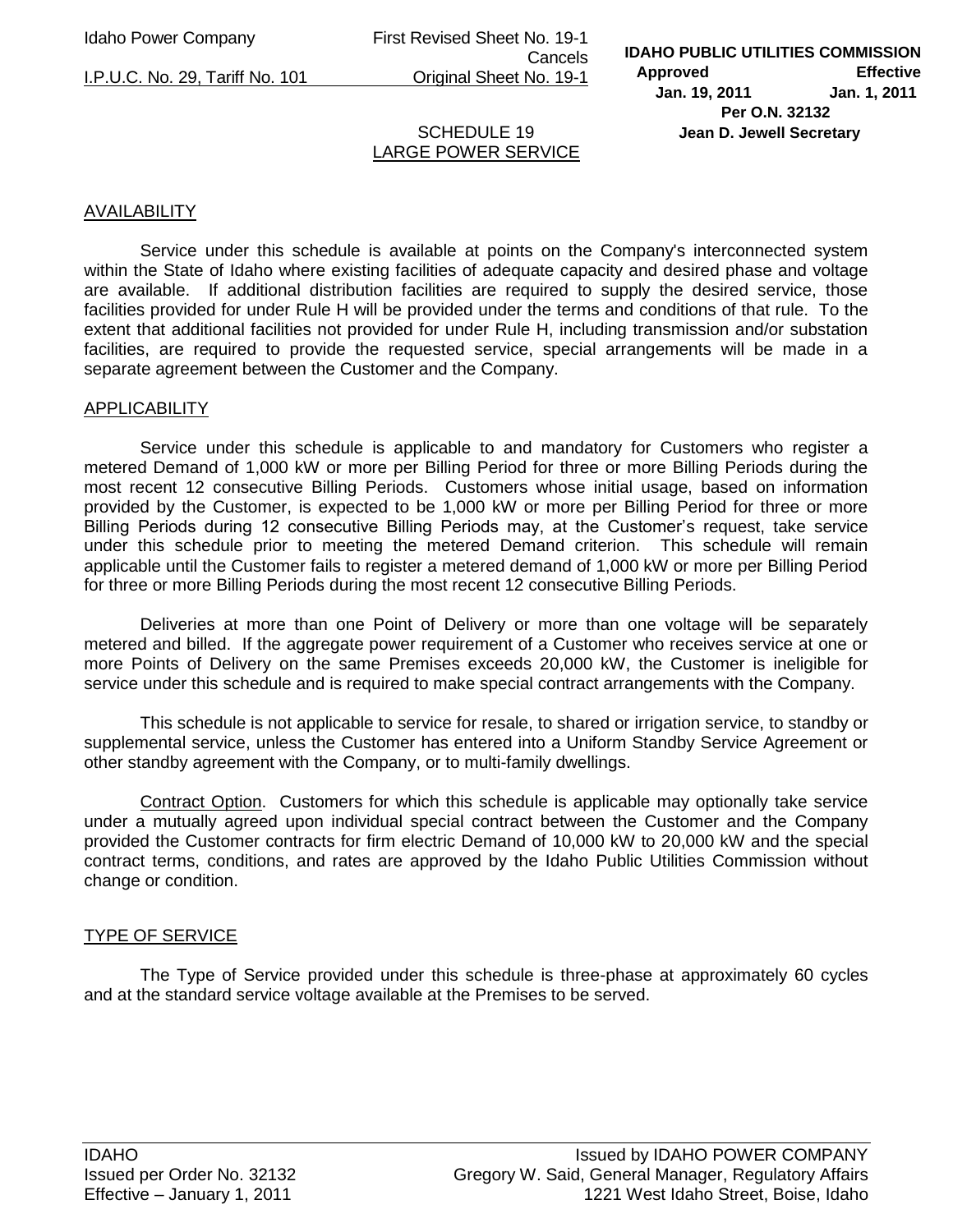I.P.U.C. No. 29, Tariff No. 101 Original Sheet No. 19-2

# SCHEDULE 19 LARGE POWER SERVICE (Continued)

#### BASIC LOAD CAPACITY

 The Basic Load Capacity is the average of the two greatest monthly Billing Demands established during the 12-month period which includes and ends with the current Billing Period, but not less than 1,000 kW.

#### BILLING DEMAND

 The Billing Demand is the average kW supplied during the 15-consecutive-minute period of maximum use during the Billing Period, adjusted for Power Factor, but not less than 1,000 kW.

#### ON-PEAK BILLING DEMAND

 The On-Peak Billing Demand is the average kW supplied during the 15-minute period of maximum use during the Billing Period for the On-Peak time period.

#### TIME PERIODS

The time periods are defined as follows. All times are stated in Mountain Time.

Summer Season

| On-Peak:  | 1:00 p.m. to 9:00 p.m. Monday through Friday, except holidays              |
|-----------|----------------------------------------------------------------------------|
| Mid-Peak: | 7:00 a.m. to 1:00 p.m. and 9:00 p.m. to 11:00 p.m. Monday through          |
|           | Friday, except holidays, and 7:00 a.m. to 11:00 p.m. Saturday and          |
|           | Sunday, except holidays                                                    |
| Off-Peak: | 11:00 p.m. to 7:00 a.m. Monday through Sunday and all hours on<br>holidays |

#### Non-summer Season

 Mid-Peak: 7:00 a.m. to 11:00 p.m. Monday through Saturday, except holidays Off-Peak: 11:00 p.m. to 7:00 a.m. Monday through Saturday and all hours on Sunday and holidays

 The holidays observed by the Company are New Year's Day, Memorial Day, Independence Day, Labor Day, Thanksgiving Day, and Christmas Day. When New Year's Day, Independence Day, or Christmas Day falls on a Sunday, the Monday immediately following that Sunday will be considered a holiday.

#### SUMMER AND NON-SUMMER SEASONS

 The summer season begins on June 1 of each year and ends on August 31 of each year. The non-summer season begins on September 1 of each year and ends on May 31 of each year.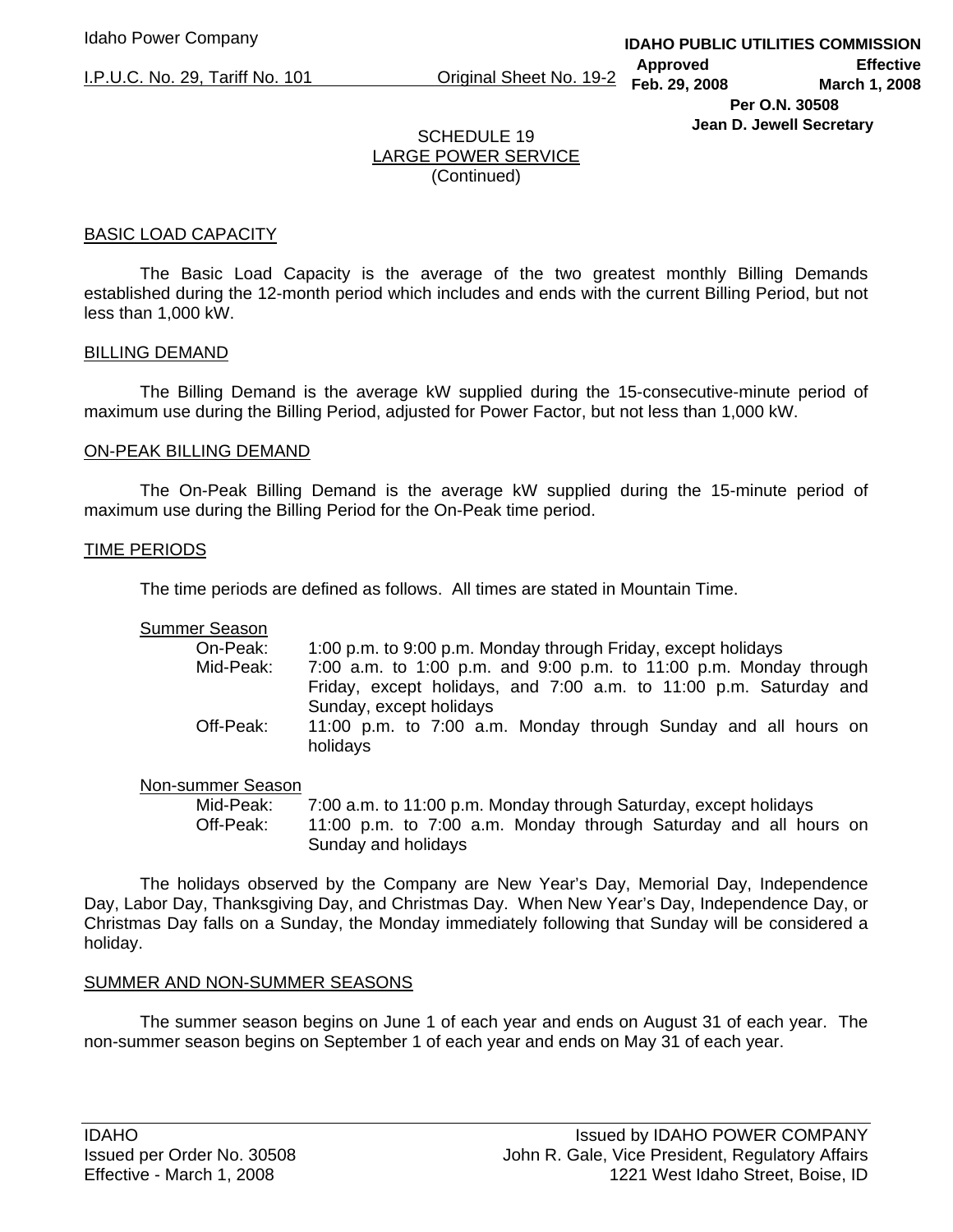Idaho Power Company Twelfth Revised Sheet No. 19-3 **Cancels Cancels** I.P.U.C. No. 29, Tariff No. 101 Eleventh Revised Sheet No. 19-3

### SCHEDULE 19 LARGE POWER SERVICE (Continued)

### FACILITIES BEYOND THE POINT OF DELIVERY

 At the Customer's request and at the option of the Company, transformers and other facilities installed beyond the Point of Delivery to provide Primary or Transmission Service may be owned, operated, and maintained by the Company in consideration of the Customer paying a Facilities Charge to the Company. This service is provided under the provisions set forth in Rule M, Facilities Charge Service.

#### POWER FACTOR ADJUSTMENT

 Where the Customer's Power Factor is less than 90 percent, as determined by measurement under actual load conditions, the Company may adjust the kW measured to determine the Billing Demand by multiplying the measured kW by 90 percent and dividing by the actual Power Factor.

#### TEMPORARY SUSPENSION

 When a Customer has properly invoked Rule G, Temporary Suspension of Demand, the Basic Load Capacity, the Billing Demand, and the On-Peak Billing Demand shall be prorated based on the period of such suspension in accordance with Rule G. In the event the Customer's metered demand is less than 1,000 kW during the period of such suspension, the Basic Load Capacity and Billing Demand will be set equal to 1,000 kW for purposes of determining the Customer's Monthly Charge.

#### MONTHLY CHARGE

 The Monthly Charge is the sum of the following charges, and may also include charges as set forth in Schedule 55 (Power Cost Adjustment), Schedule 91 (Energy Efficiency Rider), and Schedule 95 (Adjustment for Municipal Franchise Fees).

| <b>SECONDARY SERVICE</b>                                          | Summer                                    | Non-summer                |
|-------------------------------------------------------------------|-------------------------------------------|---------------------------|
| Service Charge, per month                                         | \$39.00                                   | \$39.00                   |
| Basic Charge, per kW of<br><b>Basic Load Capacity</b>             | \$0.93                                    | \$0.93                    |
| Demand Charge, per kW of<br><b>Billing Demand</b>                 | \$5.99                                    | \$4.30                    |
| On-Peak Demand Charge, per kW of<br><b>On-Peak Billing Demand</b> | \$1.03                                    | n/a                       |
| Energy Charge, per kWh<br>On-Peak<br>Mid-Peak<br>Off-Peak         | 6.4456 $\phi$<br>5.1034 $\phi$<br>4.5292¢ | n/a<br>4.7466¢<br>4.2171¢ |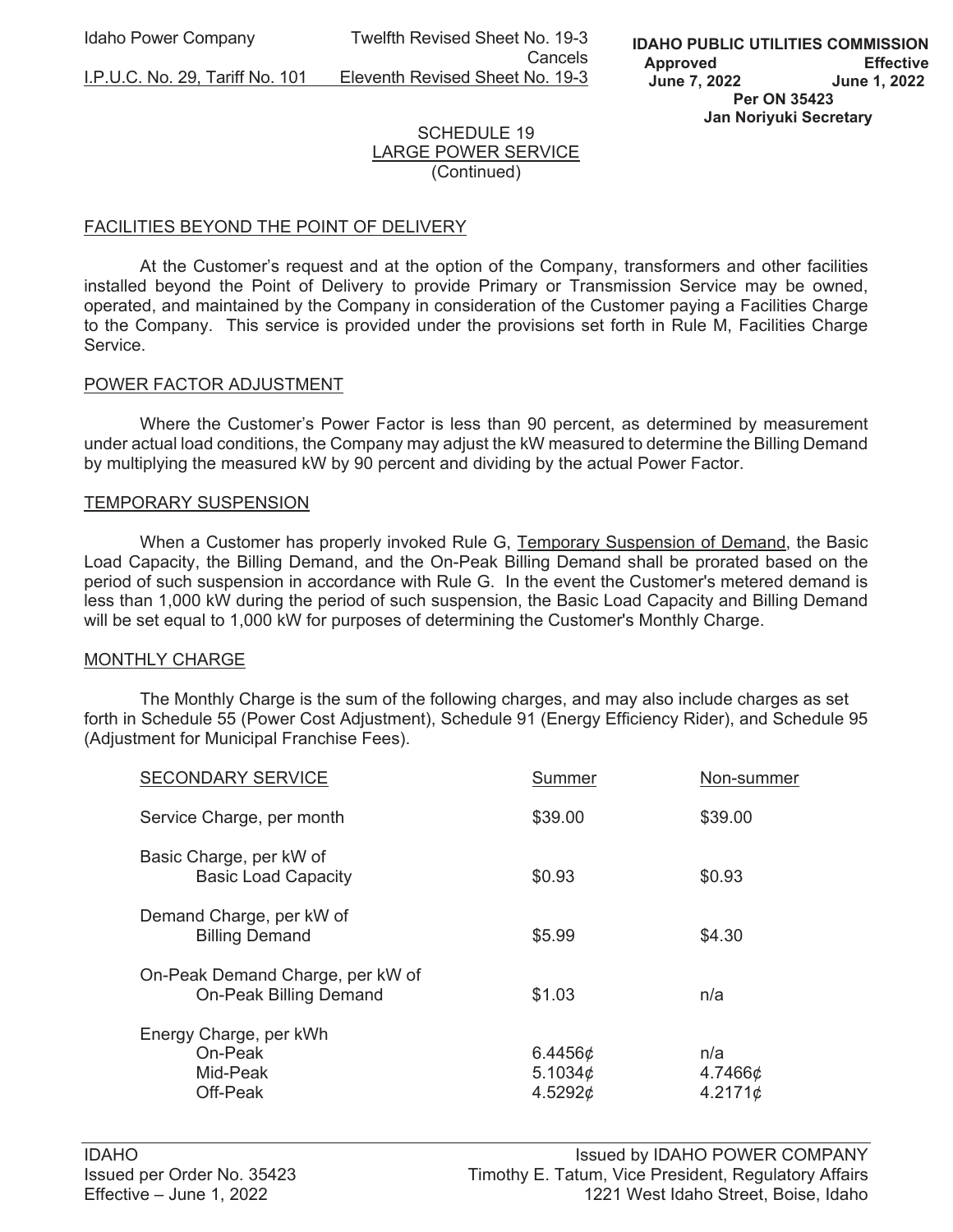Idaho Power Company Sixteenth Revised Sheet No. 19-4 Cancels<br>I.P.U.C. No. 29, Tariff No. 101 Fifteenth Revised Sheet No. 19-4 Fifteenth Revised Sheet No. 19-4

**IDAHO PUBLIC UTILITIES COMMISSION Approved Effective June 7, 2022 June 1, 2022 Per ON 35423 Jan Noriyuki Secretary**

#### SCHEDULE 19 LARGE POWER SERVICE (Continued)

# MONTHLY CHARGE (Continued)

| <b>PRIMARY SERVICE</b>                                            | <b>Summer</b>                 | Non-summer                      |
|-------------------------------------------------------------------|-------------------------------|---------------------------------|
| Service Charge, per month                                         | \$299.00                      | \$299.00                        |
| Basic Charge, per kW of<br><b>Basic Load Capacity</b>             | \$1.28                        | \$1.28                          |
| Demand Charge, per kW of<br><b>Billing Demand</b>                 | \$6.12                        | \$4.54                          |
| On-Peak Demand Charge, per kW of<br><b>On-Peak Billing Demand</b> | \$0.97                        | n/a                             |
| Energy Charge, per kWh<br>On-Peak<br>Mid-Peak<br>Off-Peak         | 5.3049¢<br>4.2185¢<br>3.76396 | n/a<br>$3.9765\phi$<br>3.5550¢  |
| <b>TRANSMISSION SERVICE</b>                                       | <b>Summer</b>                 | Non-summer                      |
| Service Charge, per month                                         | \$299.00                      | \$299.00                        |
| Basic Charge, per kW of<br><b>Basic Load Capacity</b>             | \$0.71                        | \$0.71                          |
| Demand Charge, per kW of<br><b>Billing Demand</b>                 | \$5.93                        | \$4.41                          |
| On-Peak Demand Charge, per kW of<br><b>On-Peak Billing Demand</b> | \$0.97                        | n/a                             |
| Energy Charge, per kWh<br>On-Peak<br>Mid-Peak<br>Off-Peak         | 5.2447¢<br>4.1889¢<br>3.7394¢ | n/a<br>3.9577 $\phi$<br>3.53836 |

#### PAYMENT

 The monthly bill for service supplied hereunder is payable upon receipt, and becomes past due 15 days from the date on which rendered.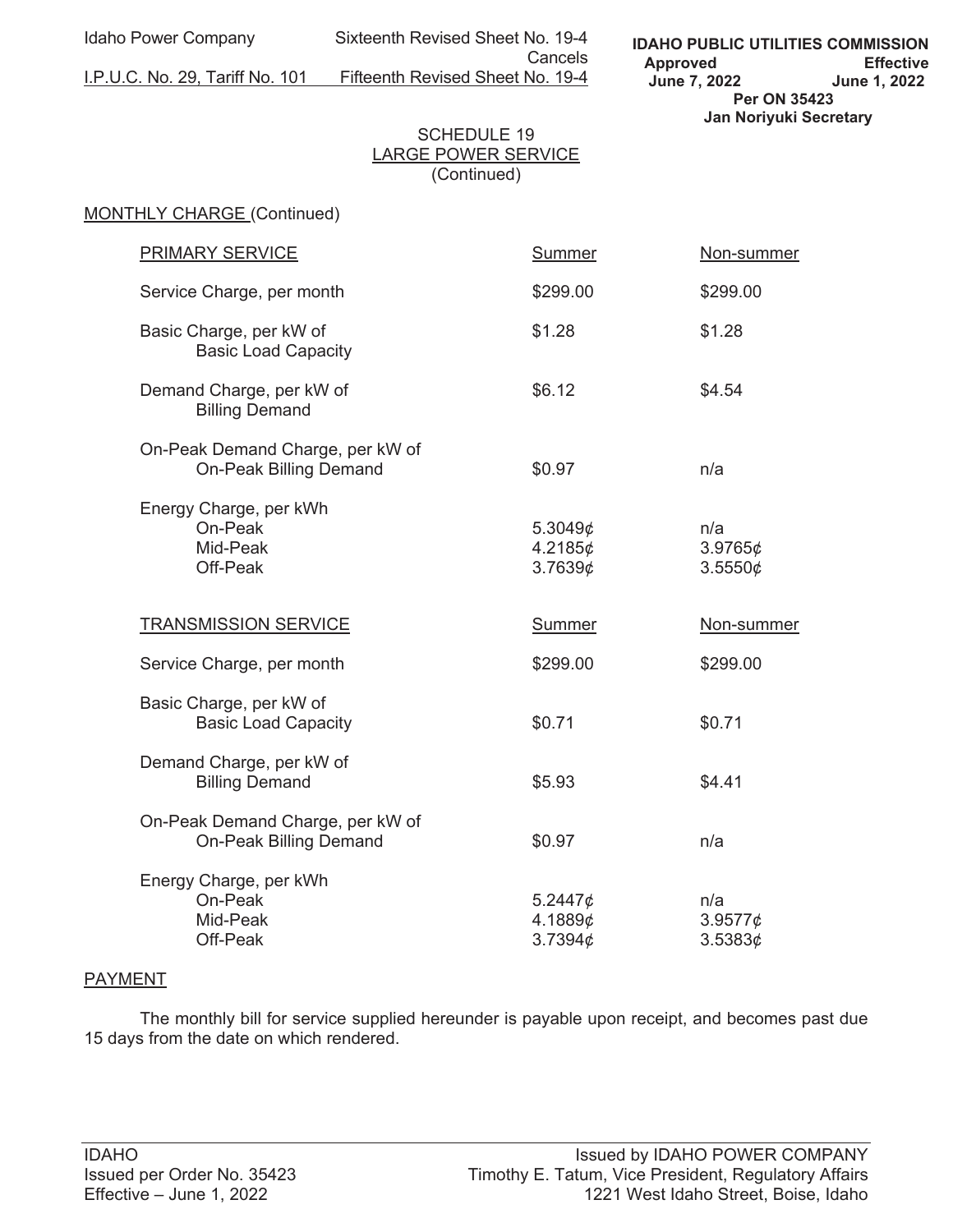I.P.U.C. No. 29, Tariff No. 101 Original Sheet No. 19-5

### SCHEDULE 19 LARGE POWER SERVICE (Continued)

### SPECIAL ARRANGEMENTS FOR SUBSTATION ALLOWANCES AND/OR TRANSMISSION VESTED INTEREST

## **Definitions**

Additional Schedule 19 Applicant is a Schedule 19 Customer whose Application requires the Company to provide new or relocated service from Substation Facilities served by an existing section of Transmission Facilities with a Transmission Vested Interest.

Applicant is a Schedule 19 Customer whose Application requires the Company to provide new or relocated service from Substation Facilities served by Transmission Facilities that are free and clear of any Transmission Vested Interest.

Application is a request by an Applicant or Additional Schedule 19 Applicant for new electric service from the Company.

Connected Load is the total nameplate MW rating of the electric loads connected for Schedule 19 service.

Distribution Facilities include structures, wires, insulators, and related equipment that are operated at a 34.5 kilovolt or lower rating.

Substation Allowance is the portion of the cost of the Substation Facilities funded by the Company.

Substation Facilities include those facilities and related equipment that transform the voltage of energy from a 44 kilovolt or higher rating to a 34.5 kilovolt or lower rating.

Transmission Facilities include structures, wires, insulators, and related equipment that are operated at a 44 kilovolt or higher rating.

Transmission Line Installation is any installation of new Transmission Facilities owned by the Company.

Transmission Line Installation Charge is the partially refundable charge assessed an Applicant or Additional Schedule 19 Applicant whenever a Transmission Line Installation is built for that individual.

Transmission Vested Interest is the right to a refund that an Applicant or Additional Schedule 19 Applicant holds in a specific section of Transmission Facilities when Additional Schedule 19 Applicants attach to that section of Transmission Facilities.

Transmission Vested Interest Charge is an amount collected from an Additional Schedule 19 Applicant for refund to a Transmission Vested Interest Holder.

Transmission Vested Interest Holder is a person or entity that has paid a refundable Transmission Line Installation Charge to the Company for a Transmission Line Installation.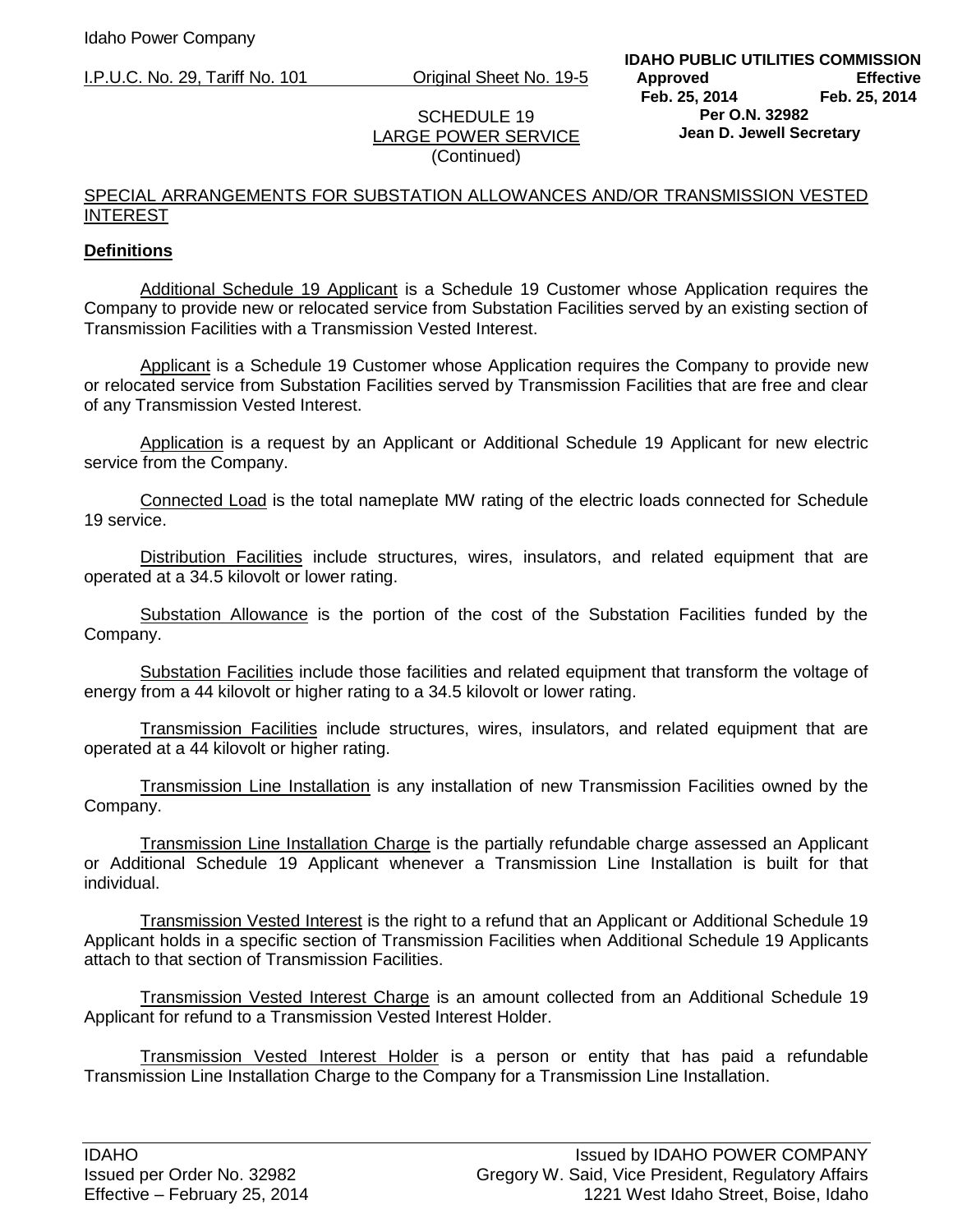Idaho Power Company Eighth Revised Sheet No. 19-6 **Cancels** 

I.P.U.C. No. 29, Tariff No. 101 Seventh Revised Sheet No. 19-6

### SCHEDULE 19 LARGE POWER SERVICE (Continued)

### SPECIAL ARRANGEMENTS FOR SUBSTATION ALLOWANCES AND/OR TRANSMISSION VESTED INTEREST (Continued)

## **Definitions** (Continued)

Transmission Vested Interest Portion is that part of the Company's transmission system in which a Transmission Vested Interest is held.

### **Substation Allowance**

If a Schedule 19 Customer's request for service requires the installation of new or upgraded transformer capacity in Substation Facilities, the following considerations will be included in the separate agreement between the Customer and the Company:

The Customer will initially pay for the cost of new or upgraded Substation Facilities required because of the Customer's request. The Customer will be eligible to receive a one-time Substation Allowance based upon subsequent sustained usage of capacity by the Customer.

a. Substation Allowance: The maximum possible allowance will be determined by multiplying the Customer's actual increase in load by \$57,640 per MW, but will not exceed the actual cost of the Substation Facilities.

b. Substation Allowance Refunds: The Substation Allowance will be refunded to the Customer over a five-year period, with annual payments based on the Customer's Basic Load Capacity at the time of refund. The first refund will be paid one year following the first month energy is delivered through the new Substation Facilities.

The refunds will occur based on the following adjustment, which will be added to the Substation Allowance received in the previous year. If there is no change in load from the previous year, the Substation Allowance for that year is equal to the Substation Allowance from the previous year:

((Change in load from the previous year as measured in MW) x (Substation Allowance per MW))

Number of Substation Allowance Refunds remaining in five-year period

The Customer's annual refunds will be made in accordance with the Substation Allowance amount stated in the separate construction agreement between the Customer and the Company.

### **Transmission Vested Interest**

If a Schedule 19 Customer's request for service requires the installation of new or upgraded capacity in Transmission Facilities, and those Transmission Facilities are serving the Customer by a radial feed, the following considerations will be included in the separate agreement between the Customer and the Company: